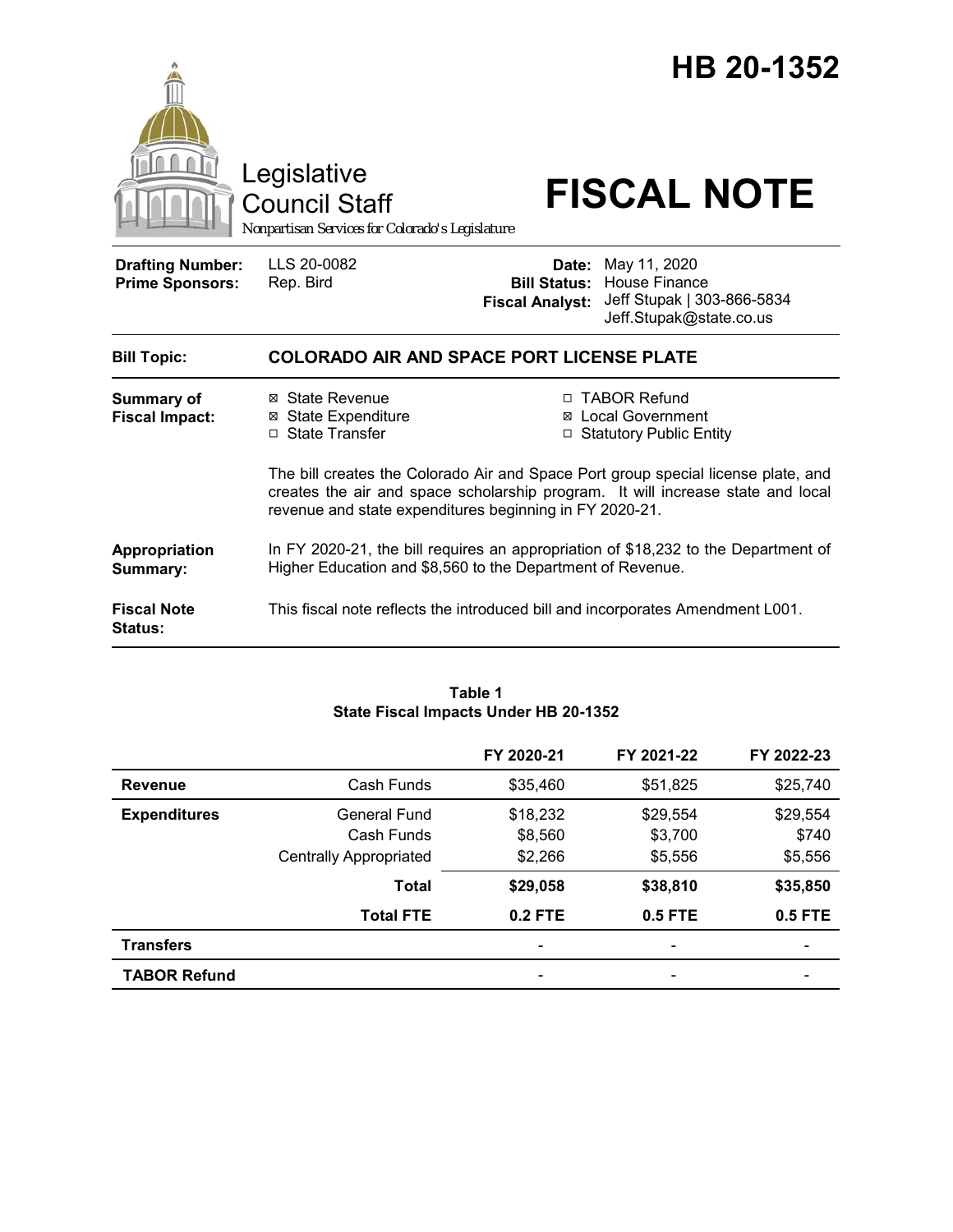# **Summary of Legislation**

The bill creates the Colorado Air and Space Port group special license plate, and creates the Air and Space Scholarship program. The license plate is available to all applicants that pay a one-time special license plate fee of \$50 and an annual \$15 fee to the newly created Air and Space Scholarship Cash Fund. The group special license plate will be available by January 1, 2021, from the Department of Revenue (DOR).

The bill also creates the Air and Space Scholarship program, administered by the Department of Higher Education, to provide scholarships to post-secondary students for education that prepare students for an occupation in the air or space industries. Subject to appropriation, funds in the Air and Space Scholarship Cash Fund may be awarded to qualifying students.

## **Assumptions**

Expected demand for this license plate is based on the actual demand for the current Colorado Aviation group special license plate. This plate is used for comparison because it has similar qualifications and theme to the air and space port group special license plate. This fiscal note assumes that 500 license plates will be issued in FY 2020-21, 625 license plates will be issued in FY 2021-22, and 125 license plates in FY 2022-23 and each fiscal year thereafter.

## **State Revenue**

The bill increases state cash fund revenue by \$35,460 in FY 2020-21, \$51,825 in FY 2021-22, and \$25,740 in FY 2022-23. Table 2 outlines the revenue generated under this bill.

| <b>Revenue Components</b>                    | FY 2020-21 | FY 2021-22 | FY 2022-23 |
|----------------------------------------------|------------|------------|------------|
| <b>License Plate Sets Issued</b>             | 500        | 625        | 125        |
| Revenue: License Plate Cash Fund (\$5.92)    | \$2,960    | \$3.700    | \$740      |
| Revenue: Air and Space Cash Fund (\$15)      | \$7,500    | \$16,875   | \$18,750   |
| Revenue: Highway Users Tax Fund (\$25)       | \$12,500   | \$15,625   | \$3,125    |
| Revenue: Licensing Services Cash Fund (\$25) | \$12,500   | \$15,625   | \$3,125    |
| <b>Total Revenue</b>                         | \$35,460   | \$51,825   | \$25,740   |

#### **Table 2 Revenue Under HB 20-1352**

**Standard license plate fees.** Upon registration, all vehicle owners must pay a plate and tab production fee of \$5.92 for a passenger vehicle plate set and \$3.01 for a motorcycle plate set. This fiscal note assumes motorcycle plate issuance will be minimal. Fees from plate and tab production are credited to the License Plate Cash Fund (LPCF).

**Air and space cash fund.** Applicants for the Air and Space Port group special license plate are also required to pay an annual \$15 fee to the DOR. Funds from the Air and Space Cash Fund will be awarded through the newly created Air and Space Scholarship program.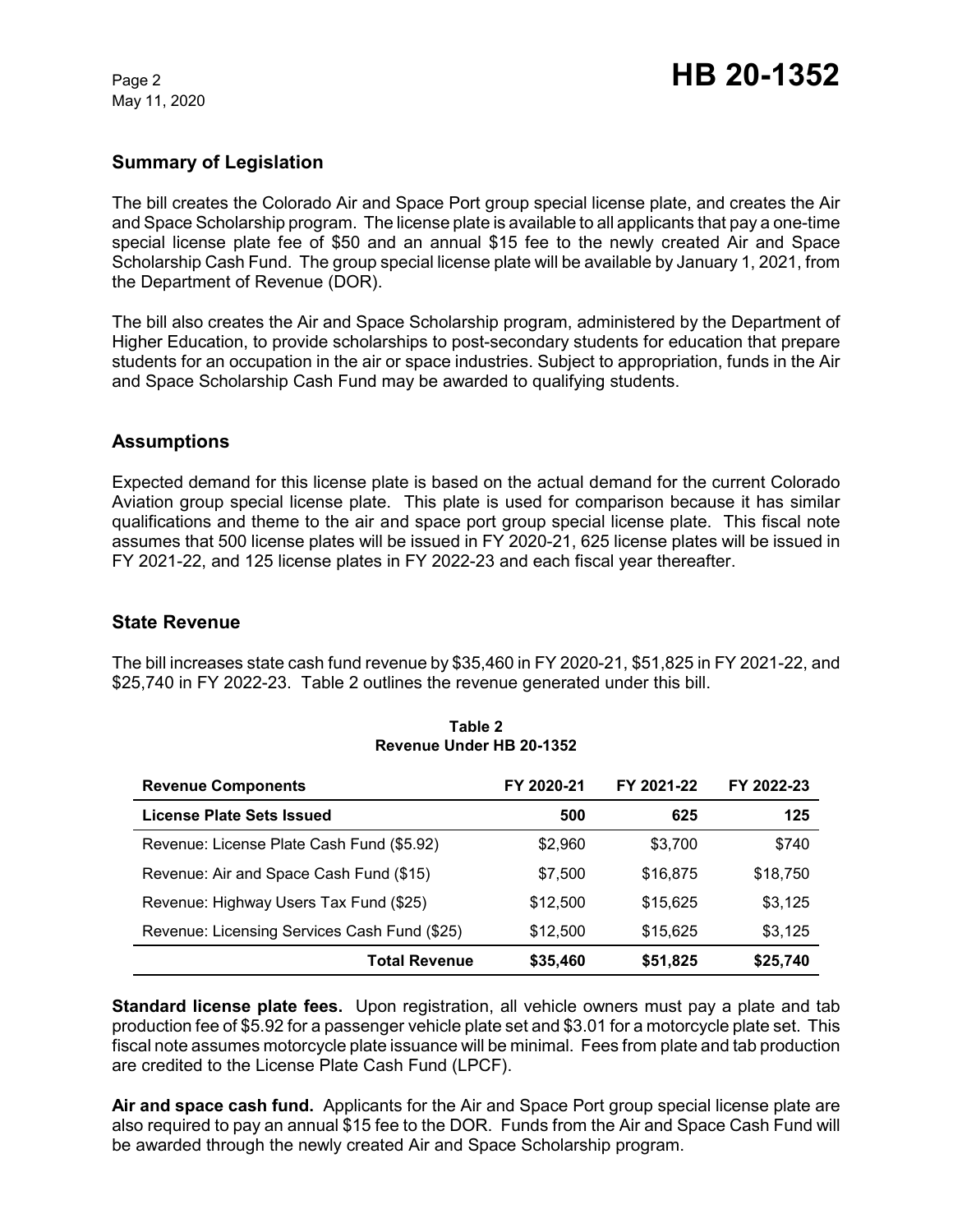**Special license plate fees.** Applicants for the Air and Space Port group special license plate are also required to pay an additional \$50 fee, of which \$25 is credited to the Highway Users Tax Fund (HUTF) and \$25 is credited to the Licensing Services Cash Fund (LSCF).

**Colorado Department of Transportation**. Of the HUTF revenue generated under this bill, 65 percent is credited to the State Highway Fund (SHF) for expenditure by the Department of Transportation, 26 percent is credited to counties, and 9 percent is credited to municipalities. Table 3 outlines the estimated HUTF revenue generated under this bill.

|                                          | FY 2020-21 | FY 2021-22 | FY 2022-23 |
|------------------------------------------|------------|------------|------------|
| Revenue: State Highway Fund (65 percent) | \$8,125    | \$10,156   | \$2,031    |
| Revenue: Counties (26 percent)           | \$3.250    | \$4,063    | \$813      |
| Revenue: Municipalities (9 percent)      | \$1.125    | \$1,406    | \$281      |
| <b>Total HUTF Distribution</b>           | \$12,500   | \$15,625   | \$3,125    |

#### **Table 3 Estimated HUTF Distributions Under HB 20-1352**

## **State Expenditures**

The bill increase state cash fund expenditures by \$29,058 in FY 2020-21, \$38,810 in FY 2021-22, and \$35,850 in FY 2022-23. These expenditures are shown in Table 4 and discussed below.

| <b>Cost Components</b>                       | FY 2020-21 | FY 2021-22 | FY 2022-23 |
|----------------------------------------------|------------|------------|------------|
| <b>Department of Higher Education</b>        |            |            |            |
| <b>Personal Services</b>                     | \$12,032   | \$28,879   | \$28,879   |
| <b>Capital Outlay Costs</b>                  | \$6,200    |            |            |
| <b>Operating Expenses</b>                    |            | \$675      | \$675      |
| Centrally Appropriated Costs*                | \$2,266    | \$5,556    | \$5,556    |
| FTE - Personal Services                      | 0.2 FTE    | 0.5 FTE    | $0.5$ FTE  |
| <b>DHE (Subtotal)</b>                        | \$20,498   | \$35,110   | \$35,110   |
| <b>Department of Revenue</b>                 |            |            |            |
| <b>DRIVES Programming</b>                    | \$5,400    |            |            |
| Plate and Tab Production Cost (5.92 per set) | \$2,960    | \$3,700    | \$740      |
| <b>Colorado Correctional Industries</b>      | \$200      |            |            |
| DOR (Subtotal)                               | \$8,560    | \$3,700    | \$740      |
| <b>Total</b>                                 | \$29,058   | \$38,810   | \$35,850   |
| <b>Total FTE</b>                             | 0.2 FTE    | 0.5 FTE    | 0.5 FTE    |

**Table 4 Expenditures Under HB 20-1352**

 *\* Centrally appropriated costs are not included in the bill's appropriation.*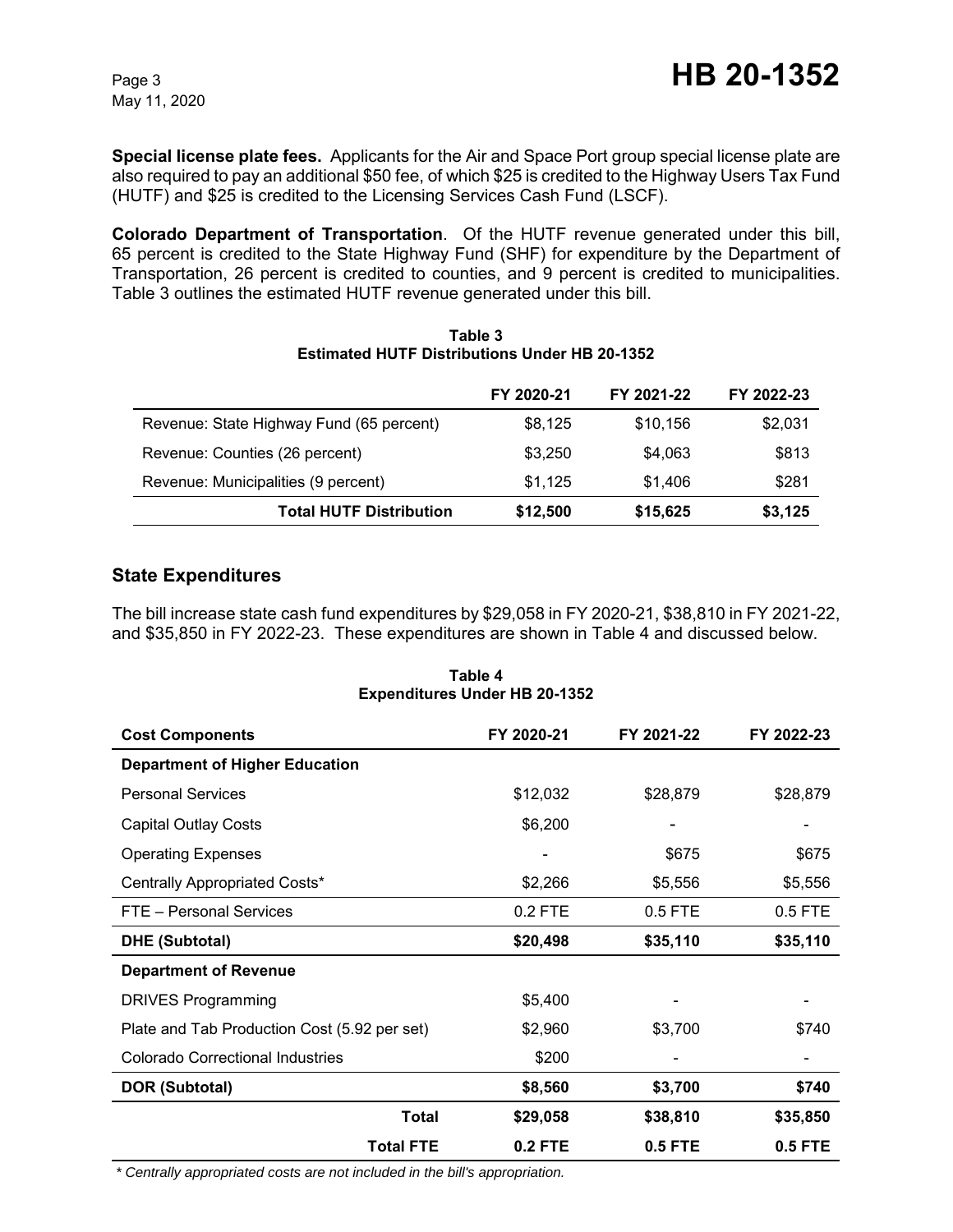**Department of Higher Education.** The Department of Higher Education requires 0.5 FTE program coordinator to administer the newly created Air and Space Scholarship program. The program coordinator will be responsible for developing the rules for the program, writing program guidelines, creating an application, publicizing the program, assisting students with the application, and reviewing applications. First-year costs have been prorated to reflect a January start date and the General Fund paydate shift.

**Department of Revenue.** In FY 2020-21, one time programming costs of \$5,400 are required to update the Driver License, Record, Identification and Vehicle Enterprise Solutions (DRIVES) system. Programming costs are calculated at 24 hours at a rate of \$225 per hour. An additional one-time fee of \$200 is required to pay the Colorado Correctional Institute to design the new air and space port group special license plate design.

Additionally, as discussed in the State Revenue section, plate tab and production costs \$5.92 per license plate set. This fiscal note assumes that 500 license plates will be issued in FY 2020-21, 625 will be issued in FY 2021-22, and 125 will be issued in FY 2022-23 and each year thereafter. Workload in the DOR will also increase to update rules, forms, manuals, and the department's website to reflect the change in law. DOR will also provide additional training for authorized agents, Title and Registration Section staff, and law enforcement. Any workload increases or costs associated with these activities can be accomplished within existing appropriations.

**Centrally appropriated costs.** Pursuant to a Joint Budget Committee policy, certain costs associated with this bill are addressed through the annual budget process and centrally appropriated in the Long Bill or supplemental appropriations bills, rather than in this bill. These costs, which include employee insurance and supplemental employee retirement payments, are estimated to be \$2,266 in FY 2020-21 and \$5,556 in FY 2021-22 and FY 2022-23.

## **Local Government**

This bill will increase local government HUTF revenue by an estimated \$4,375 in FY 2020-21, by \$5,469 in FY 2021-22, and by \$1,094 in FY 2022-23 and thereafter, as shown in Table 3. HUTF revenue generated by license plate fees is distributed to counties (26 percent) and municipalities (9 percent) for transportation needs.

## **Technical Note**

Due to an error in the introduced version of the bill, this fiscal note incorporates Amendment L.001 into this analysis.

## **Effective Date**

The bill takes effect January 1, 2021, if no referendum petition is filed.